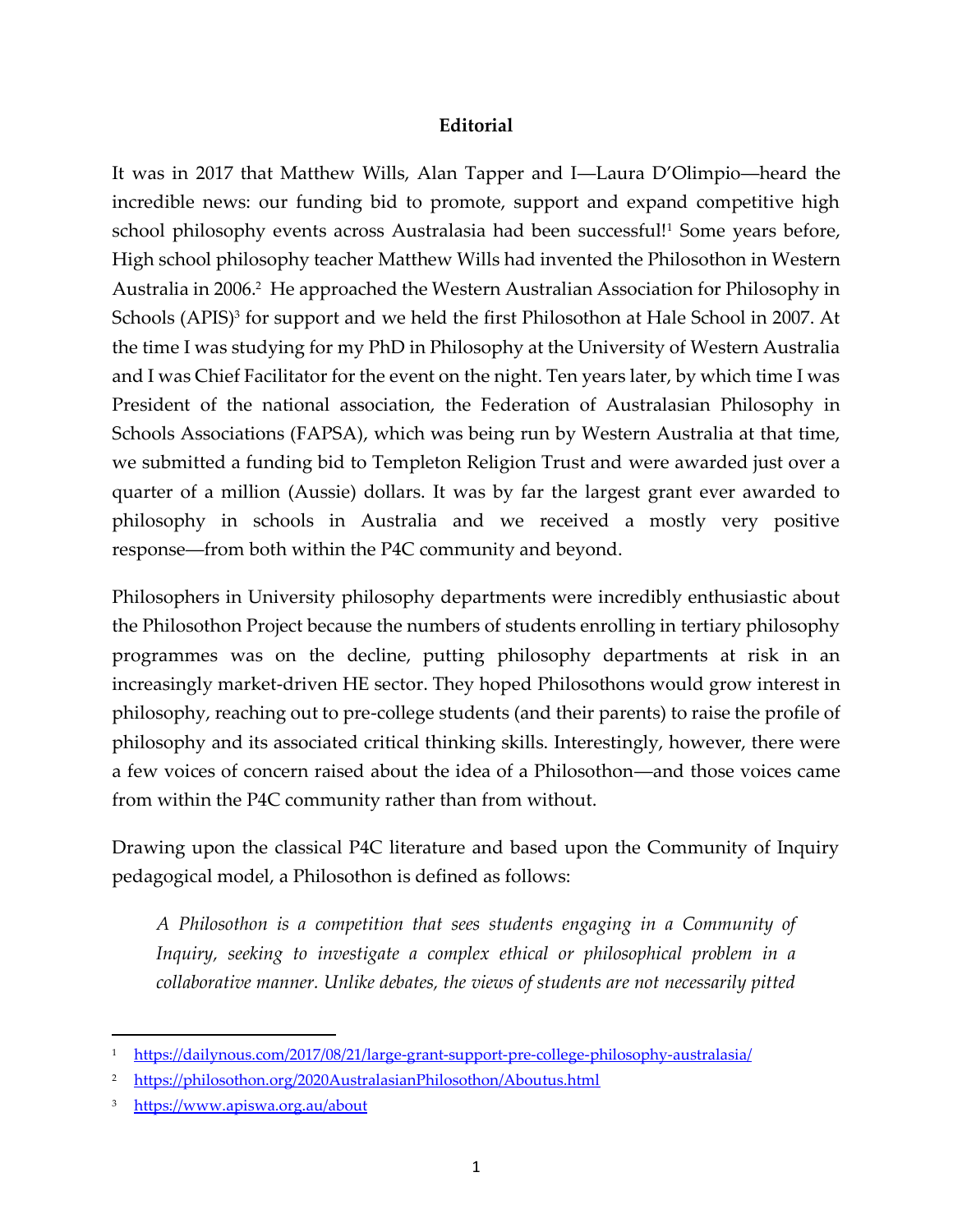*one against the other, and students may change their mind or refine their thinking on issues as the dialogue unfolds. In this way, Philosothons promote critical and creative thinking and collaboration skills.*

However, it was not too long into the project that Matthew, Alan and I found ourselves facing some questions and criticisms about the nature of the Philosothon and its instantiation in practice. Advocates of P4C expressed two main concerns, with the first being that the majority of schools taking up the idea of, and participating in, Philosothons were elite and wealthy privately funded schools. This was a concern to do with access and inclusion in the event and, by extension, in philosophical dialogue. They (and we) wanted to get philosophy into the schools where it was most needed. Such efforts at inclusion are always tricky in practice for multiple reasons (mostly to do with resources), and yet the funding was designed to help support this effort: by allowing Matthew to travel to remote regional and low socio-economic areas across Australia and New Zealand and train up teachers and support them in running Philosothons.

The second main concern that was raised was to do with the fact that the Philosothon was a *competition.* Some advocates of philosophy for and with children who love the Community of Inquiry pedagogy argued that philosophy should not be competitive, especially not with children and young people participating, and the CoI itself should not be viewed as a competition to be won. We had many conversations about the nature of the Philosothon, how it should best be run and about the marking rubrics that were used to award points and score participants―as individuals and as school groups. There were decisions made such as scoring students on three equal criteria: *critical thinking, collaborative engagement,* and *creative contributions*<sup>4</sup> with marks deducted for dominating the conversation or ad hominem attacks. We also had an independent report commissioned about the Philosothon (Buchanan 2018). <sup>5</sup> Yet these on-going arguments (which is what they became) pointed to a larger issue.

As various philosophy events expanded and multiplied around the world―many with pre-college students and often including a competitive element―such as Philosophy

<sup>4</sup> See the marking rubric in the 'Judges kits' Available from: <https://philosothon.org/2020AustralasianPhilosothon/Kits.html>

<sup>5</sup> Buchanan, R (2018) Australasian Philosothon. *Federation of Australasian Philosophy in Schools Association.* Available from<http://philosothon.org/AustralasianPhilosothonReportBuchanan.pdf>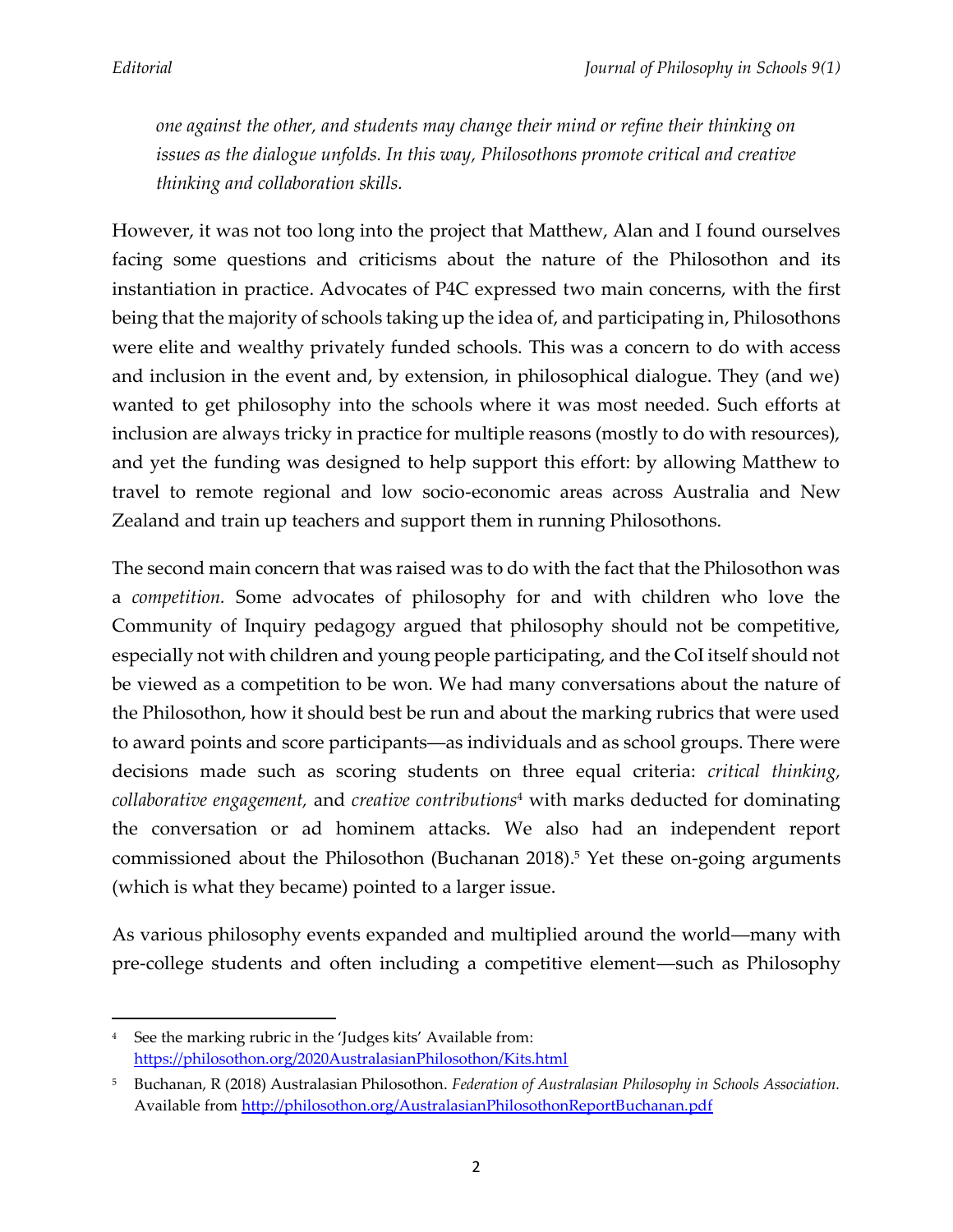Olympiads, Ethics Bowls and Philosothons, it became clear that there were important questions to explore about the nature of competition and its relationship to philosophy and to philosophical dialogue. I was surprised by the lack of extensive writing on this topic, and was not convinced that the detractors agreed about what exactly was problematic about competition (is competition per se inherently problematic or only certain kinds of competition, or does it depend entirely on what is being rewarded? Or is it the purported effects of competition rather than the competitive event itself that is under critique here?). And so the theme of this special issue presented itself: *What is the place for competition in philosophy?*

Andrew Peterson and I were overwhelmed with responses to our call for papers and are extremely pleased to have received perspectives and arguments from various countries, points of view, and from people who have differing experiences with pre-college philosophy events, including but not limited to the ones mentioned above. As such, this is the first of two special issues on this topic, and we look forward to publishing further papers, including one by Alan Tapper and Matthew Wills responding to some of the criticisms aimed at Philosothons, in the next issue later this year.

This special issue includes six original articles and a book review. Our first article, 'Competition and its tendency to corrupt philosophy', by Yvette Drissen from the Netherlands, argues that philosophy is not inherently competitive and that competition―particularly for 'external goods' such as academic positions, awards, and status―tends to corrupt the practice of philosophy. Our second article, 'Philosothons: Rewarding collaborative thinking', by Danielle Diver from the UK, immediately offers a counter argument to Drissen's claim, arguing that, 'philosophy may involve a degree of intrinsic informal competition'. While Diver does not defend competition as always effecting a positive influence on philosophy, she does claim that the competitive element in philosophy can avoid negative outcomes if it rewards positive attributes such as collaboration and inquiry, thereby encouraging those traits.

Our third article in this special issue is by Christina Easton, also from the UK, who examines the role for women in philosophy, particularly in light of the competitive atmosphere of philosophy. In her article, 'Winning in philosophy: Female underrepresentation, competitiveness, and implications for inclusive high school philosophy competitions', Easton argues that high school philosophy events are set up in ways that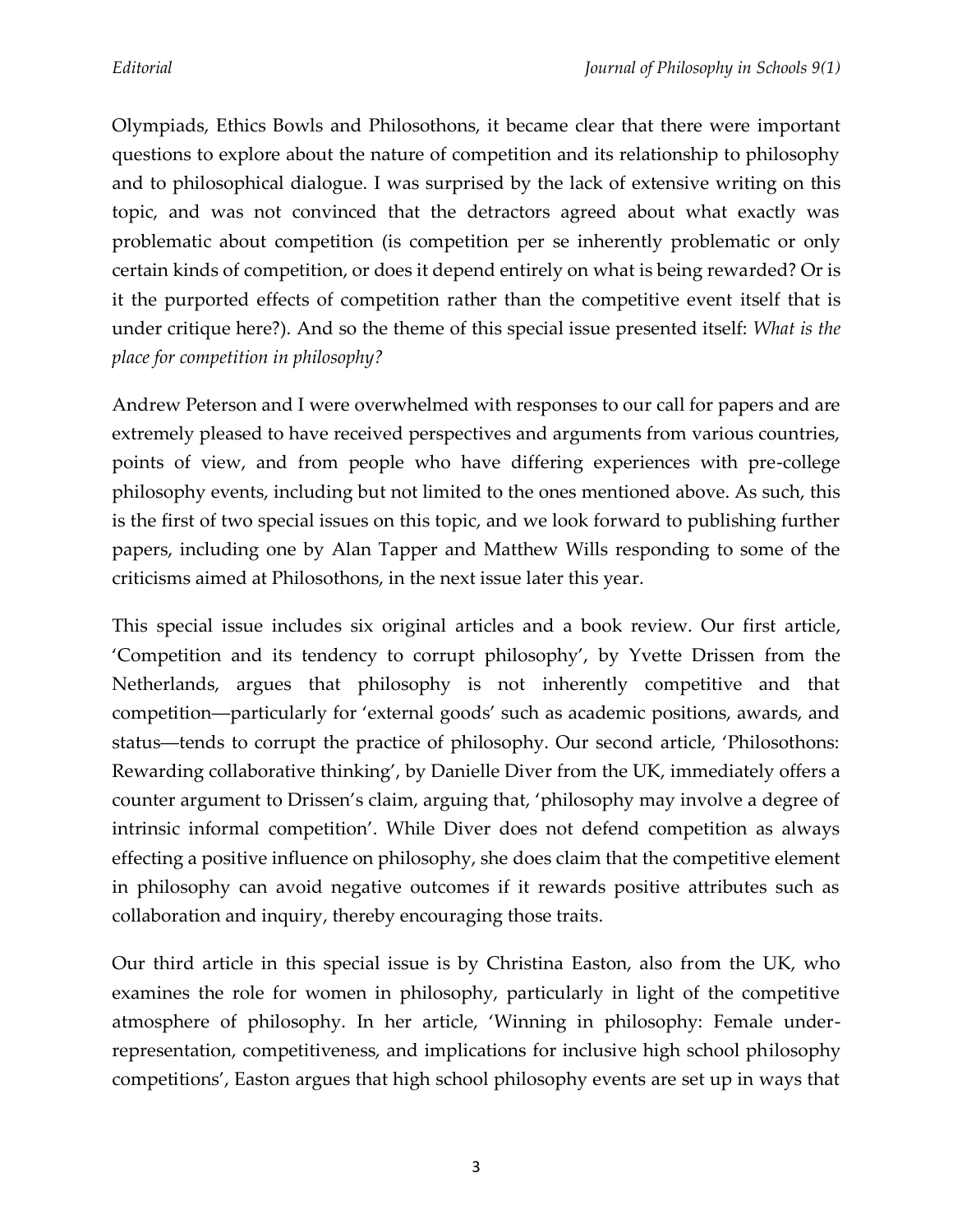reward 'stereotypically feminine' attributes because they are friendly, low-stakes, and therefore more likely to support, rather than damage, diversity in the discipline.

Our fourth article is by Stelios Gadris from Crete, Greece, and is entitled, 'Philosophising with children as a playful activity: Purposiveness without purpose'. Fittingly, Gadris transports us back to Ancient Greece in order to defend philosophical activity with children and young people as akin to playing a game and, thus, to be enjoyed for its own sake. This, he argues, does not mean we must eliminate or abolish elements such as 'antagonism, competition, excellence, etc.―there is no question: the competitive element is there', he says. Yet, we may keep these elements, and their corresponding significance in this context, as 'vague or undetermined, implicit'.

Baptiste Roucau, with one foot in Canada and the other in New Zealand (and a wide stance!), is the author of our fifth article, 'The Community of Philosophical Inquiry as a place of agon: Exploring children's experiences of competitiveness in philosophical dialogue'. Roucau offers insights into young participants' experiences of competition when engaging in philosophical dialogues in both formal and informal educational settings in Canada and New Zealand. He draws upon the findings of this qualitative case study to reflect upon the appropriate role for competition in communities of philosophical inquiry as motivational, whilst also being aware of any associated risks.

Our sixth article, 'What is a philosophical competition?' is by Jonas Pfister, from Austria. Pfister rejects the simple answer to his titular paper, that 'a philosophical competition is a rivalry about the best philosophical performance' and instead defends a richer analysis that 'defines philosophical competition as a striving play'. Drawing upon the International Philosophy Olympiad and the Ethics Bowl as examples of high school philosophy competitions, Pfister points out that the participants of such events find the events valuable. As such, he defends the value of such competitive philosophy events for both their personal benefits as well as the benefits to be gained by the discipline of philosophy.

Also included in this issue is a book review. Aristidis (Harry) Galatis has reviewed Peter Worley's latest publications, a two-volume endeavour entitled *Corrupting Youth: History and Principles of Philosophical Enquiry* (Volume 1) and *How to Facilitate Philosophical Enquiry*  (Volume 2) published Rowman & Littlefield, London, 2021. These books see the co